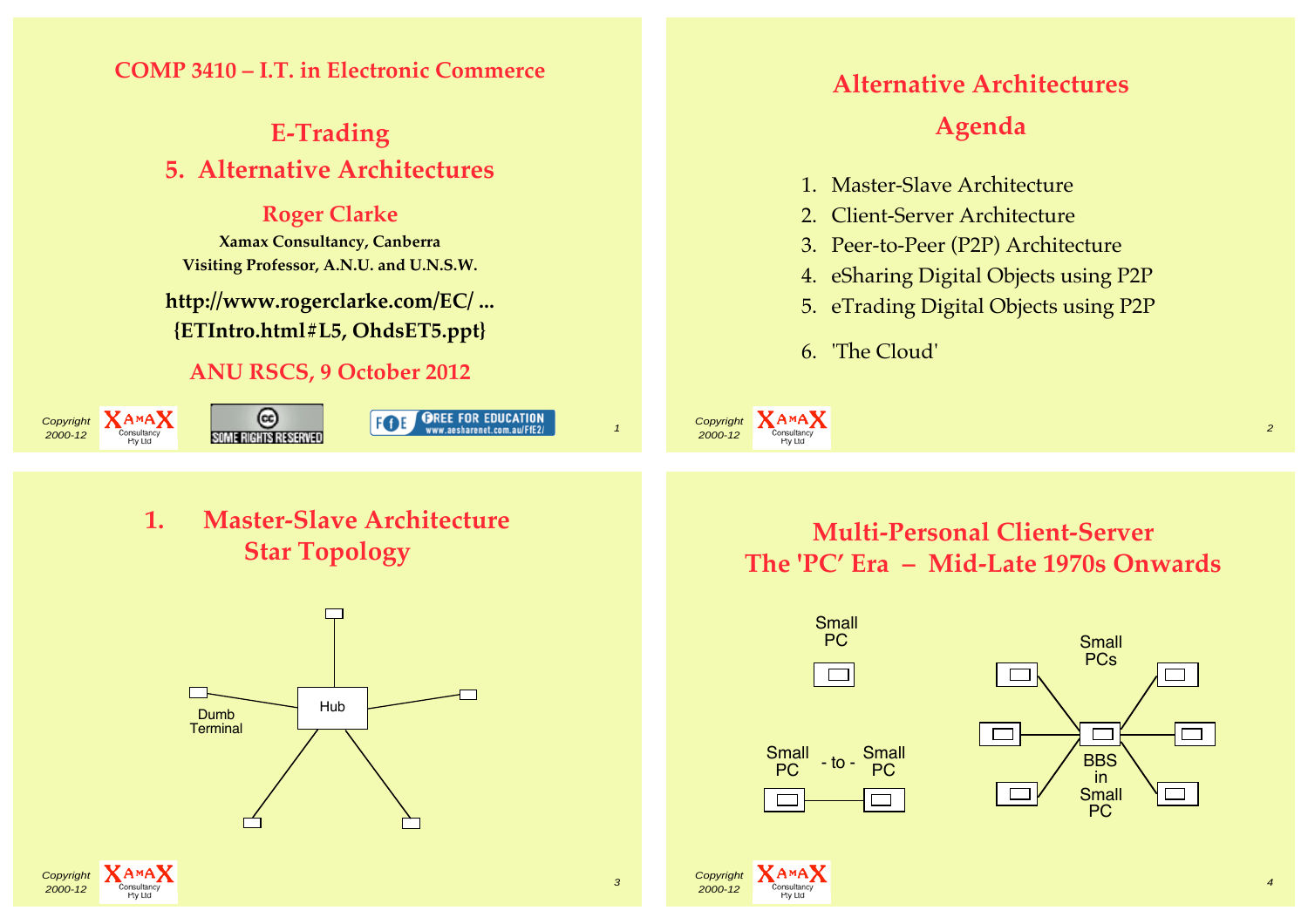

**2. Client-Server Architecture**



**Computing Power 'at the Edge'**

## **Client-Server Architecture – Internet-Mediated Mid-1990s Onwards**



## **Key Developments Since the Mid-1990s**

- **Workstation Capacity** (now rivals Hosts)
- **Workstation Diversity** (vast, expanding) desktops, laptops, handhelds, smartcards, ... phones ==> smartphones, PDAs ==> tablets, cameras, ... carburettors, fridges, ... RFID tags, ...
- **Broadband Connectivity** (widespread) This enables dispersion and replication of devices capable of providing services
- **Wireless Connectivity** (increasingly widespread) This enables Mobility which means Devices change networks which means their IP-addresses change

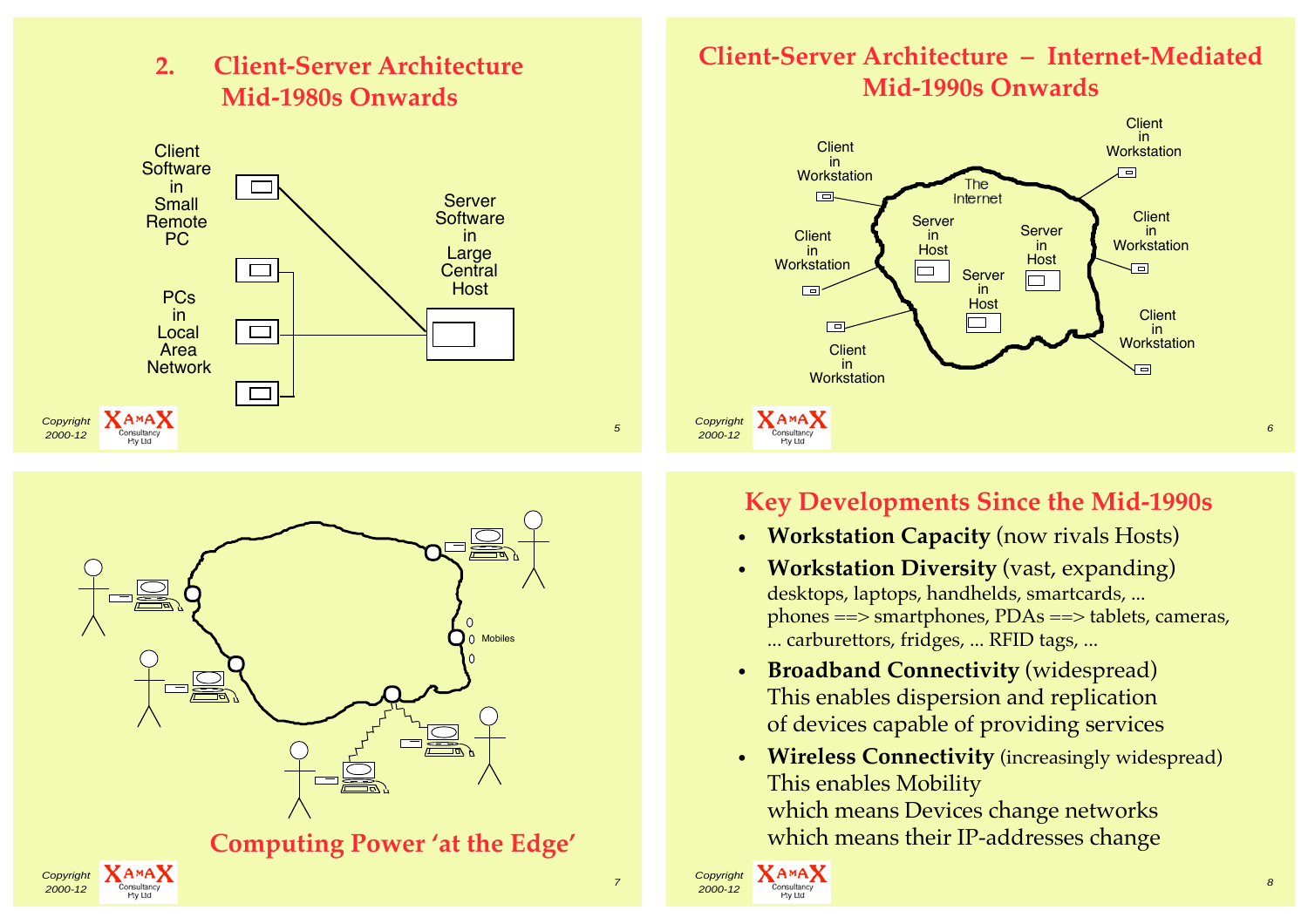**3. Peer-to-Peer (P2P) Architecture**

## **P2P Architecture Cooperative Use of Resources at the Edge**





## **The ARPANet's Peer-to-Peer Topology 1969 Onwards Multi-Organisational**



#### **P2P – The Motivation**

- Take advantage of resources that are available at the edges of the Internet
- **To do so, make each participating program both a Client and a Server**

so each workstation acts as a host as well, e.g.

- a music playstation can be a mixer too
- your PC can host part of a music repository
- your PDA can host part of a music catalogue

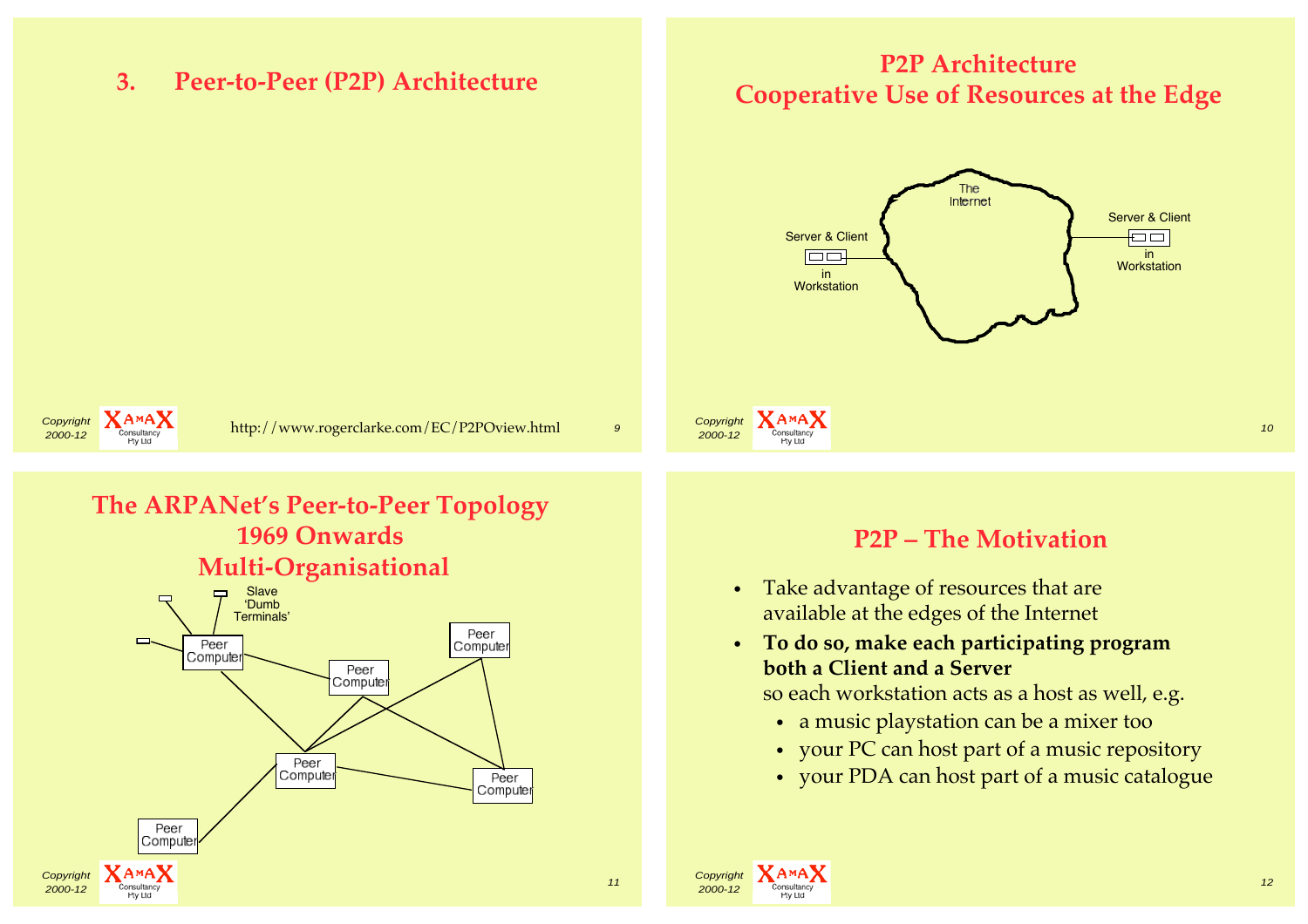#### **The P2P Server-Component's Multiple Functions**



## **P2P – Towards a Technical Definition**

P2P is a network architecture in which each node is capable of performing each of the functions necessary to support the network

and in practice many nodes do perform many of the functions

**Important Characteristics of P2P**

- Collaboration is inherent
- Clients can find Servers
- **Enough Devices with Enough Resources act as Servers for discovery, and as Servers for services**
- 'Single Points-of-Failure' / Bottlenecks / Chokepoints are avoided by means of networking dynamics
- **'Free-Riding' / 'Over-Grazing' of the 'Commons' is restrained through software and psych. features**

## **The Scale of the Undertaking**

**2000-12** Consultancy **2000-12** Consultancy **2000-12** 

- The DNS grew to c. 30 million names in 18 years from its establishment in 1984 to 2002
- Napster achieved that many in 2 years
- The top 3 distributed-catalogue services combined quickly exceeded Napster at its peak
- AOL Instant Messaging is also very large
- **By 2005, the total of all P2P names probably exceeded the number in the DNS by a factor of 10**





Copyright **XAMAX**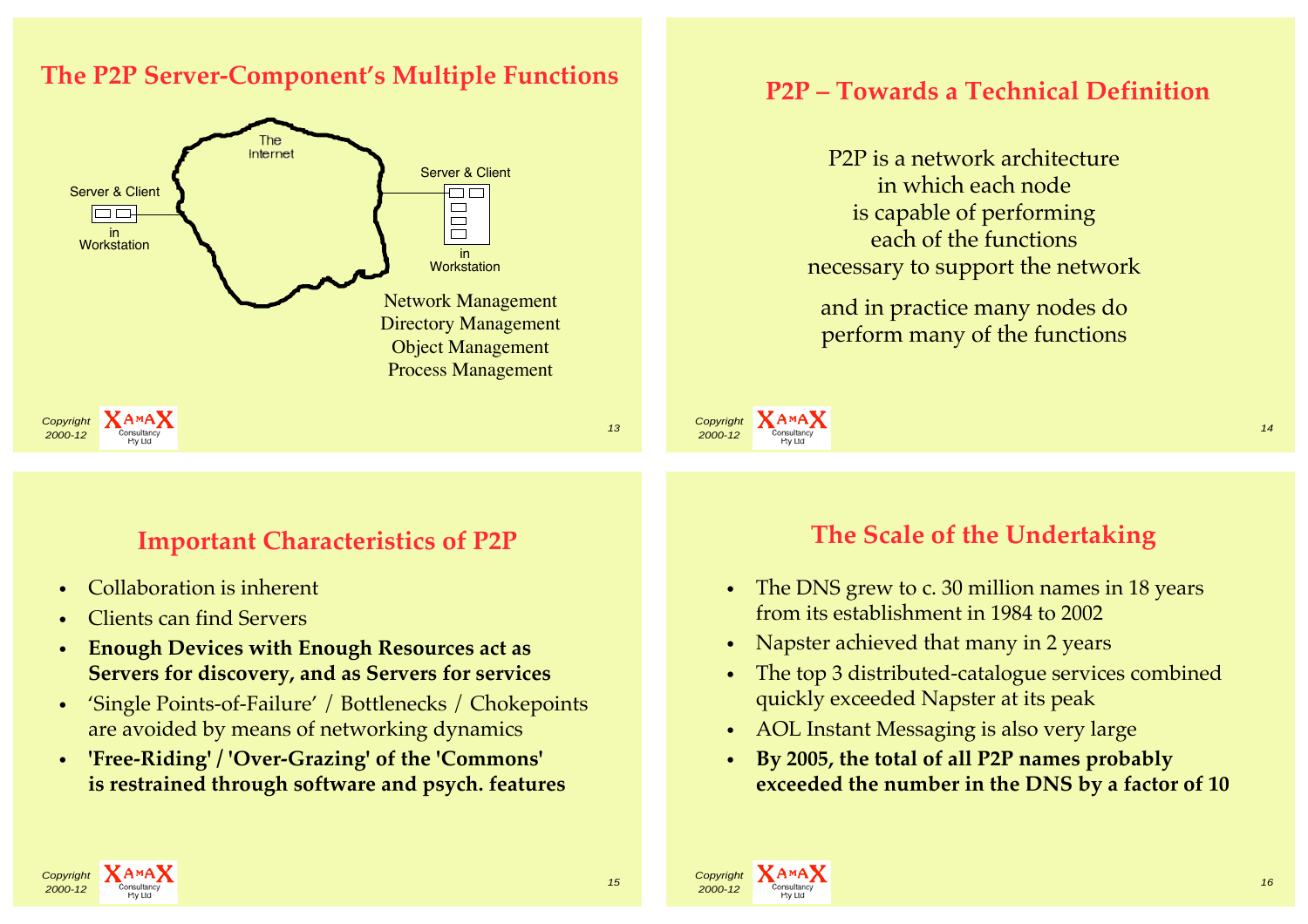## **Why P2P Is Attractive**

- **Much-Reduced Dependence** on individual devices and sub-networks (no central servers)
- **Robustness not Fragility** (no single point-of-failure)
- **Resilience / Quick Recovery** (inbuilt redundancy)
- **Resistance to Denial of Service (D)DOS Attacks**  (no central servers)
- **Much-Improved Scalability** (proportionality)
- **Improved Servicing of Highly-Peaked Demand**  (more devices on the demand-side implies there are also more server-resources)

Copyright **XAMAX 2000-12** Consultancy **2000-12** Consultancy **2000-12** Consultancy **2000-12** Consultancy **2000-12** 

# **P2P Applications for Access to Digital Objects**

- **Software**:
	- Fixes/Patches
	- Releases
- **Virus Signatures**
- **Announcements**, e.g. of technical info, business info, entertainment 'info', sports results, promotional messages, advertisements
- **News Reports**, by news organisations, and by members of the public
- **Emergency Services Data**
- **Backup and Recovery Data**
- **Games Data**, e.g. scenes and battle configurations
- **Archived Messages**, for conferencing/chat/IM, and cooperative publishing
- **Learning Materials**, in various formats
- **Entertainment Materials**, in various formats

## **Technical Concerns about P2P**

- **Address Volatility**: old addresses may not work (hence trust based on repetitive dealings is difficult)
- **Absence of Central Control** (hence risk of anarchy)
- **Inadequate Server Participation** (over-grazing)
- **Security Challenges**:
	- Malware, embedded or infiltrated
	- Surreptitious Enlistment (at least potential)
	- Vulnerability to Masquerade
	- Vulnerability to Pollution Attacks (decoys)

**2000-12** Consultancy **2000-12** Consultancy **2000-12** 

**4. eSharing Files using Peer-to-Peer (P2P)**

- MP3
- Napster

Copyright **XAMAX** 

• Gnutella, KaZaA, et al.

- CD-quality digital sound in files sized 1 MB/minute
	- a central catalogue of a distributed database, to facilitate sharing of MP3 files
	- a distributed catalogue of a distributed database, to facilitate sharing of (MP3?) files



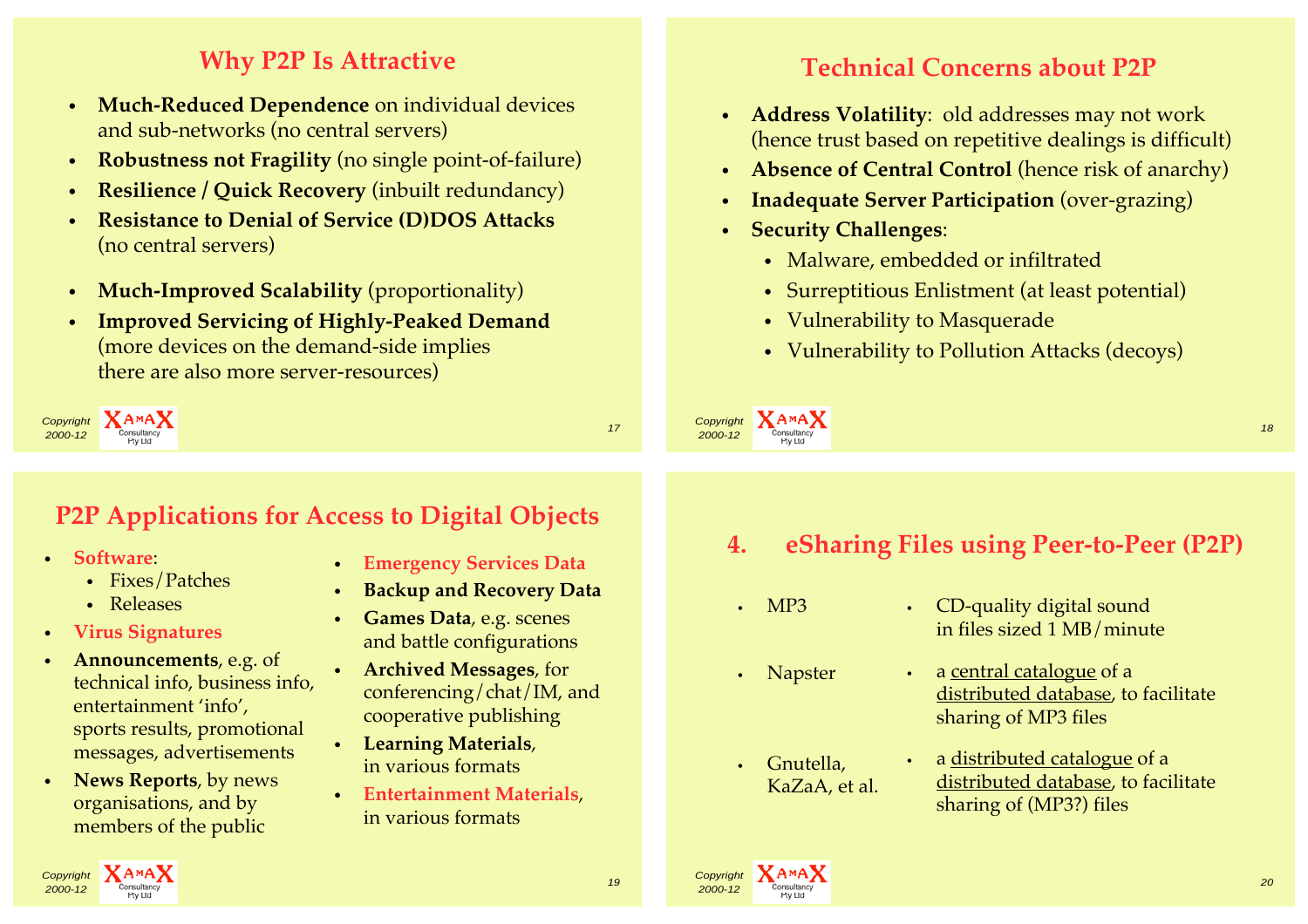# **5. The Scope for eTrading in Music**

- **Identify price resistance-points in the various customer-segments** i.e. 'what the market will bear'
- Set prices accordingly (and hence sustain payment morality)
- **Make backlists and new releases available via for-fee P2P channels**
- Discourage and prosecute breaches where the purpose is commercial
- Take no action over breaches by consumers (esp. time-shifting, format-change, even sharing?)

#### **The Evidence**

- Since 2003, Apple iTunes charges USD 0.99/track!?
- Copyright-Owners get USD 0.70
- In 2005-06, they asked for more
- And argued with Jobs about variable track-pricing

#### **eBusiness Era Revenue Sources**

- **Direct and Immediate Reciprocity**
	- Low prices for volume sales
	- Higher prices for services that are value-added / differentiated / customised
- **Indirect and/or Deferred Reciprocity**
	- Donations, sponsorship, advertising
	- The-artist-pays / vanity press
	- 'Shareware' use now, maybe pay later
- **'The After-Market'**
	- Accessories Upgrades
	- Enhancements Extensions









## **6. 'The Cloud'**

- Outsourcing
	- of IT Infrastructure
	- of IT platform, i.e. software environment
	- if Applications
- 'Server Virtualisation'
- Cloudsourcing

## **From Insourcing to Outsourcing**

experiment and the consultancy of the consultance of the consultance of the consultance of the consultance of the consultance of the consultance of the consultance of the consultance of the consultance of the consultance o







Copyright **XAMAX**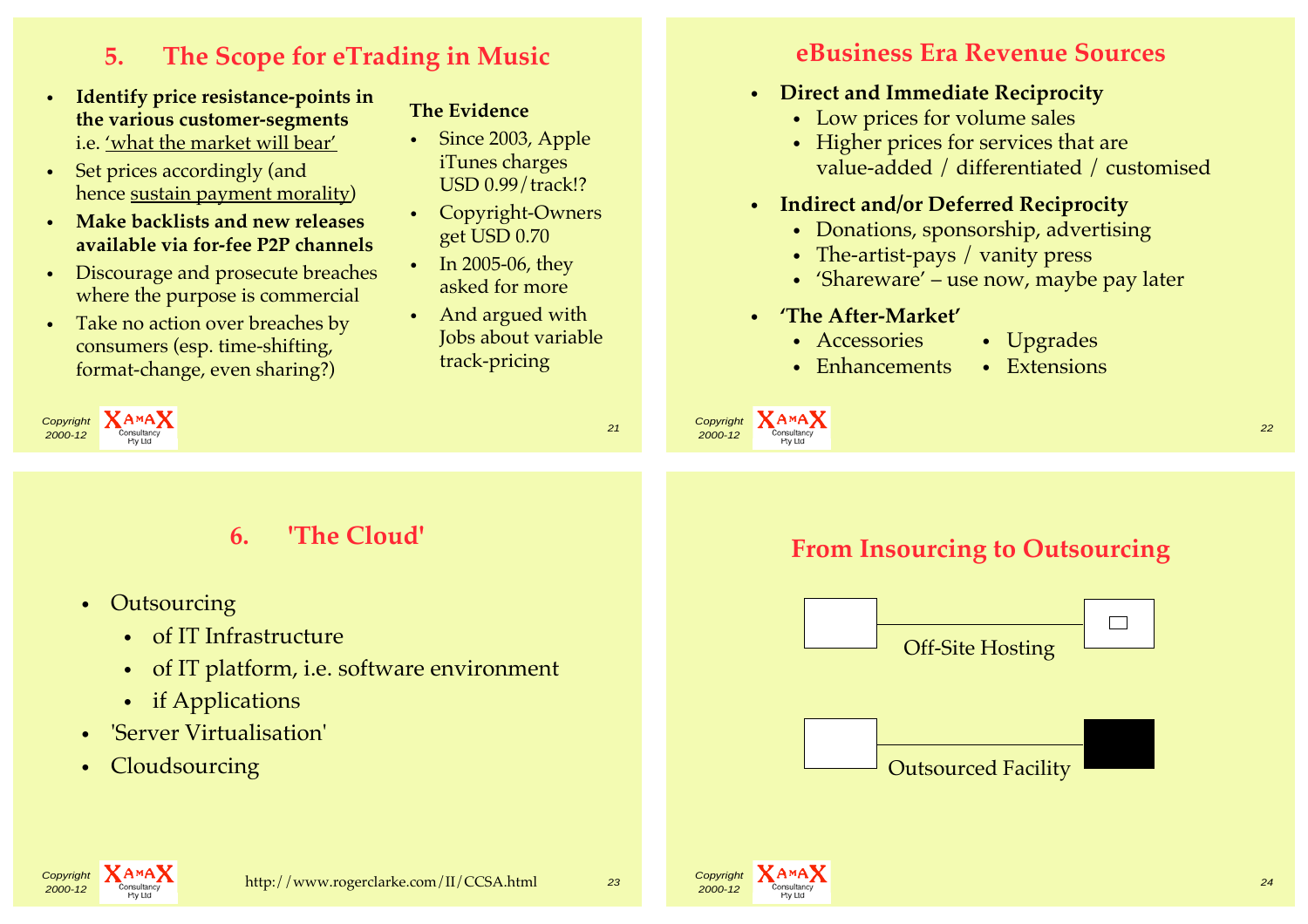

**From Outsourcing to Cloudsourcing**

## **Cloud Computing is a Form of Outsourcing How is it different from earlier forms?**

- **Scalability ('there when it's needed)**
- **Flexible Contractual Arrangements ('pay per use')**
- **Opaqueness ('let someone else worry about details')**
	- which means less user control:
		- of the application, through commoditisation
		- of service levels, through SLA dependence (assuming there's an SLA, and it's negotiable)
		- of host location, through resource-virtualisation





## **Levels of Cloudsourcing**

- **Infrastructure as a Service (IaaS)**  Amazon EC2, Rackspace, ...
- **Platform as a Service (PaaS)** MS Azure, Sware Dev Environments, ...
- **Software as a Service (SAAS)**  Google Gmail, **Google Docs** / Apps **MS Office 365** Dropbox **Salesforce** MYOB LiveAccounts, Intuit Online

## **Levels of Cloudsourcing and What is and isn't Outsourced**

**2000-12** Consultancy 26

|                                       | SaaS        |                           |            | PaaS | laaS |
|---------------------------------------|-------------|---------------------------|------------|------|------|
|                                       | Generic App | Customised<br>Generic App | Own<br>App |      |      |
| Service<br>Delivery and<br>Management | СP          | СP                        | СP         | Org  | Org  |
| Application                           | СP          | $CP + Org$                | Org        | Org  | Org  |
| Platform                              | CР          | СP                        | СP         | СP   | Org  |
| Infrastructure                        | СP          | СP                        | CP         | СP   | CP   |







Copyright **XAMAX**